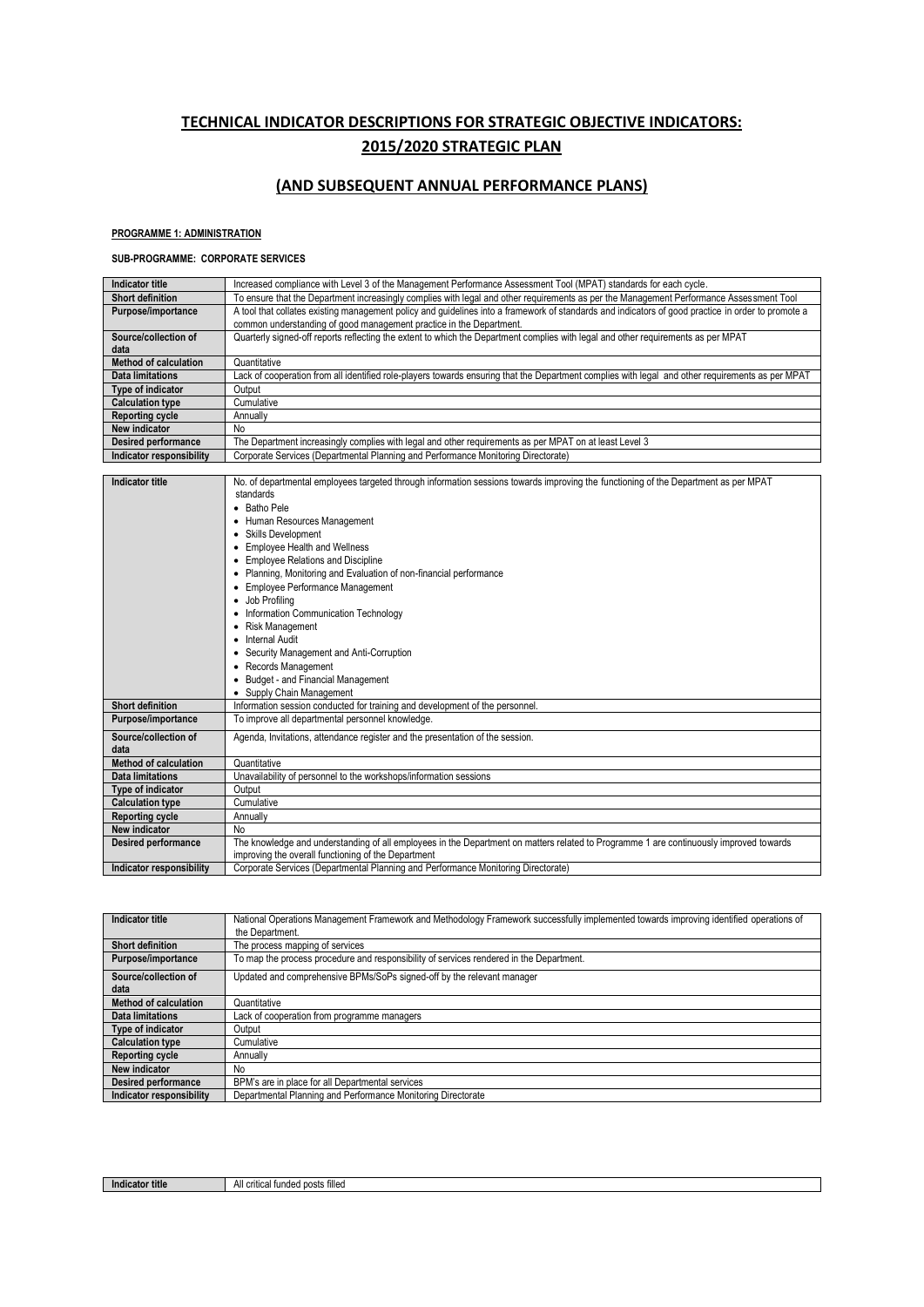| Short definition             | Vacancies critical for service delivery in the Department                                             |
|------------------------------|-------------------------------------------------------------------------------------------------------|
| Purpose/importance           | To address the service delivery expectations                                                          |
| Source/collection of<br>data | Signed-off reports submitted to the HoD, reflecting the extent to which critical vacancies are filled |
| <b>Method of calculation</b> | Quantitative                                                                                          |
| Data limitations             | Shortage of funds for the filling of critical posts in the Department.                                |
| Type of indicator            | Output                                                                                                |
| <b>Calculation type</b>      | Cumulative                                                                                            |
| <b>Reporting cycle</b>       | Annually                                                                                              |
| New indicator                | <b>No</b>                                                                                             |
| <b>Desired performance</b>   | Filling of critical vacancies for the Department.                                                     |
| Indicator responsibility     | Human Resources Management and - Development Directorate                                              |

| Indicator title              | Reasonable functional accommodation secured that facilitates the attainment of the Department's service delivery objectives              |
|------------------------------|------------------------------------------------------------------------------------------------------------------------------------------|
| <b>Short definition</b>      | Provision of adequate and compliance of office accommodation                                                                             |
| Purpose/importance           | To ensure that offices are compliance with the prescribed regulations                                                                    |
| Source/collection of         | Signed-off reports submitted to the HoD, reflecting the extent to which departmental employees are accommodated in reasonable functional |
| data                         | accommodation in line with OHS requirements                                                                                              |
| <b>Method of calculation</b> | Quantitative                                                                                                                             |
| <b>Data limitations</b>      | Unavailability of physical building structure                                                                                            |
| Type of indicator            | Output                                                                                                                                   |
| <b>Calculation type</b>      | Cumulative                                                                                                                               |
| <b>Reporting cycle</b>       | Annually                                                                                                                                 |
| New indicator                | No.                                                                                                                                      |
| Desired performance          | Adequate and reasonable office space is available towards accommodating all departmental employees as well as newly-appointed employees  |
| Indicator responsibility     | <b>Auxiliary Support Services</b>                                                                                                        |

| Indicator title              | Unqualified Audit Report with no matter of emphasis                                                                                                                                                                                                                                          |
|------------------------------|----------------------------------------------------------------------------------------------------------------------------------------------------------------------------------------------------------------------------------------------------------------------------------------------|
| <b>Short definition</b>      | Submission of monthly, quarterly and bi-annual audit action plans                                                                                                                                                                                                                            |
| Purpose/importance           | It monitor corrective actions of components in the Department and verifies actions achieved against supporting documents, submits to the CFO<br>verified and updated action plans are also reported to the Shared Audit Committee to allow them to exercise their over sight responsibility. |
| Source/collection of<br>data | Signed-off reports submitted to the CFO, reflecting the extent to which corrective action plans are implemented in the Department                                                                                                                                                            |
| <b>Method of calculation</b> | Quantitative                                                                                                                                                                                                                                                                                 |
| Data limitations             | Unavailability of supporting documentation                                                                                                                                                                                                                                                   |
| Type of indicator            | Output                                                                                                                                                                                                                                                                                       |
| <b>Calculation type</b>      | Cumulative                                                                                                                                                                                                                                                                                   |
| <b>Reporting cycle</b>       | Annually                                                                                                                                                                                                                                                                                     |
| New indicator                | <b>No</b>                                                                                                                                                                                                                                                                                    |
| <b>Desired performance</b>   | Monitoring and verification of corrective action plans implemented.                                                                                                                                                                                                                          |
| Indicator responsibility     | Internal Audit Directorate                                                                                                                                                                                                                                                                   |
|                              |                                                                                                                                                                                                                                                                                              |

| Indicator title              | Increased compliance with KCM standards                                                                            |
|------------------------------|--------------------------------------------------------------------------------------------------------------------|
| <b>Short definition</b>      | Ensure that the Department report on all KCM indicators as included in the KCM report on an expectable level.      |
| Purpose/importance           | To ensure that indicators are implemented to increase financial management and internal controls.                  |
| Source/collection of         | Signed-off KCM reports and proof that it was submitted to PT within the required time-frames                       |
| data                         |                                                                                                                    |
| <b>Method of calculation</b> | Quantitative                                                                                                       |
| Data limitations             | Non-submission of inputs from Programmes                                                                           |
| Type of indicator            | Output                                                                                                             |
| <b>Calculation type</b>      | Cumulative                                                                                                         |
| <b>Reporting cycle</b>       | Annually                                                                                                           |
| New indicator                | No.                                                                                                                |
| <b>Desired performance</b>   | To achieve a 100% submission of documentation and an acceptable rate of compliance with implementation of controls |
| Indicator responsibility     | Office of the CFO                                                                                                  |

### **PROGRAMME 2**

# **SUB-PROGRAMME: MUNICIPAL ADMINISTRATION**

| Indicator title              | No. of municipalities that have adopted standardized or customized municipal by-laws                                                                                                                                                        |
|------------------------------|---------------------------------------------------------------------------------------------------------------------------------------------------------------------------------------------------------------------------------------------|
| <b>Short definition</b>      | To assist municipalities towards customizing and/or adopting municipal by-laws as required in terms of sec 12 and 13 of Municipal Systems Act.                                                                                              |
| Purpose/importance           | This indicators measures the extent to which the Department assists and support municipalities towards customizing and/or adopting standardized<br>municipal by-laws towards complying with Sections 12 and 13 of the Municipal Systems Act |
| Source/collection of<br>data | Attendance registers and minutes reflecting meetings held with municipalities towards rendering assistance and/or support and/or signed reports<br>submitted to the HoD on the status of support and assistance rendered to municipalities  |
| <b>Method of calculation</b> | Quantitative                                                                                                                                                                                                                                |
| Data limitations             | Non-adoption of municipal by-laws by Municipal Councils / Lack of cooperation from municipalities to commence with process of customization /                                                                                               |
|                              | adoption of by-laws                                                                                                                                                                                                                         |
| Type of indicator            | Output Indicator                                                                                                                                                                                                                            |
| <b>Calculation type</b>      | Cumulative                                                                                                                                                                                                                                  |
| <b>Reporting cycle</b>       | Quarterly                                                                                                                                                                                                                                   |
| New indicator                | No.                                                                                                                                                                                                                                         |
| <b>Desired performance</b>   | All municipalities customize and adopt Municipal By-Laws as required in terms of Sections 12 and 13 of the Municipal Systems Act                                                                                                            |
| Indicator responsibility     | Municipal Administration (Legal services and Municipal Policy and Advice Directorate)                                                                                                                                                       |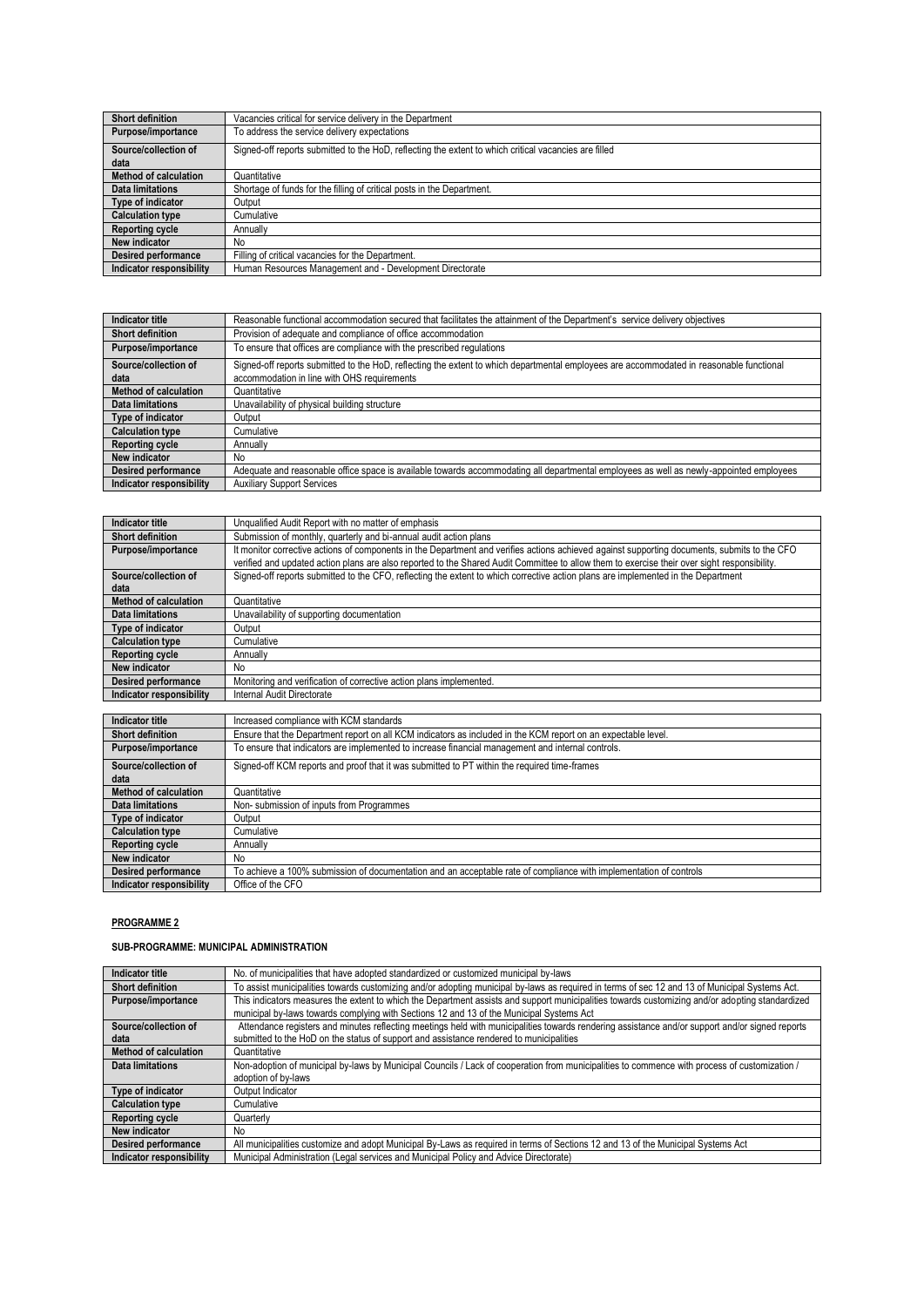#### **SUB-PROGRAMME MUNICIPAL PERFORMANCE MONITORING**

| Indicator title              | No. of municipalities complying with MSA Regulations in relation to the filing of their top 4 posts                                              |
|------------------------------|--------------------------------------------------------------------------------------------------------------------------------------------------|
| <b>Short definition</b>      | Issue a circular/notice/quideline to the respective municipality detailing steps to be undertaken in the filling of the senior manager positions |
|                              | Develop a report on compliance of municipalities with the Regulations on appointment of<br>٠                                                     |
|                              | Assist and support municipalities through meetings and workshops to interpret and apply the Regulations                                          |
|                              | Intervene where municipalities do not comply and provide support (support differs from province to province)                                     |
| Purpose/importance           | To promote the appointment of competent and suitably qualified senior managers                                                                   |
| Source/collection of data    | Invites, Agenda, Attendance Registers and Presentations and Report - Out going register.                                                         |
| <b>Method of calculation</b> | Quantitative                                                                                                                                     |
| <b>Data limitations</b>      | Non submission of reports by municipalities                                                                                                      |
| Type of indicator            | Output                                                                                                                                           |
| <b>Calculation type</b>      | Cumulative                                                                                                                                       |
| Reporting cycle              | Annually                                                                                                                                         |
| New indicator                | No                                                                                                                                               |
| <b>Desired performance</b>   | Improved institutional and administrative capability to effectively perform and deliver services                                                 |
| Indicator responsibility     | Municipal Performance Monitoring                                                                                                                 |

| Indicator title              | No. of municipalities with functional Performance Management Systems                                                                    |
|------------------------------|-----------------------------------------------------------------------------------------------------------------------------------------|
| <b>Short definition</b>      | Assist municipalities to develop and implement PMS core components to manage institutional performance.                                 |
| Purpose/importance           | Improve service delivery and accountability in terms of Chapter 6 of the MSA and Municipal Planning and Performance Regulations of 2001 |
| Source/collection of data    | Invites, Agenda, Attendance Registers and Presentations and Report-Out going register.                                                  |
| <b>Method of calculation</b> | Quantitative                                                                                                                            |
| <b>Data limitations</b>      | Municipalities not cooperative, Non-compliance to the legislation by municipalities                                                     |
| Type of indicator            | Output                                                                                                                                  |
| <b>Calculation type</b>      | Cumulative                                                                                                                              |
| <b>Reporting cycle</b>       | Annually                                                                                                                                |
| <b>New indicator</b>         | No.                                                                                                                                     |
| <b>Desired performance</b>   | All municipalities implementing functional PMS                                                                                          |
| Indicator responsibility     | Municipal Performance Monitoring                                                                                                        |

| Indicator title              | No of municipalities who submit their annual performance reports as per section 46 of Municipal Systems Act                                   |
|------------------------------|-----------------------------------------------------------------------------------------------------------------------------------------------|
| <b>Short definition</b>      | The consolidated annual municipal performance report is a legal requirement in Section 47 of the Municipal Systems Act which requires the MEC |
|                              | for local government to compile and submit to provincial legislature and Minister for Local Government.                                       |
| Purpose/importance           | To put in place provincial mechanisms to organize, consolidate and interpret primary data collected from municipalities or secondary data     |
|                              | sources to develop a consolidated municipal performance report and to monitor municipal performance in order to identify gaps, interventions  |
|                              | and support on municipal performance                                                                                                          |
| Source/collection of data    | Consolidated Annual Municipal performance report (section 47) and Outgoing mail register.                                                     |
| <b>Method of calculation</b> | Quantitative                                                                                                                                  |
| Data limitations             | Credibility of data and non-submission of performance reports                                                                                 |
| Type of indicator            | Output                                                                                                                                        |
| <b>Calculation type</b>      | Non-cumulative                                                                                                                                |
| <b>Reporting cycle</b>       | Annually                                                                                                                                      |
| New indicator                | No                                                                                                                                            |
| <b>Desired performance</b>   | Consolidated annual performance report                                                                                                        |
| Indicator responsibility     | Municipal Performance Monitoring                                                                                                              |

| Indicator title              | No. of municipalities who have filled their top 4 posts.                                                                                           |
|------------------------------|----------------------------------------------------------------------------------------------------------------------------------------------------|
| <b>Short definition</b>      | Support municipalities to comply with the MSA Requlations dealing with the appointment of and conditions of employment for senior<br>a.            |
|                              | managers.                                                                                                                                          |
|                              | Consolidate and evaluate signed-off information received from municipalities on the appointment of senior managers and assess processes<br>b.      |
|                              | that municipalities follow during the appointment of senior managers.                                                                              |
|                              | Develop and submit a report with appropriate recommendations on the extent to which municipalities comply with the Regulations on the<br>c.        |
|                              | appointment of senior managers.                                                                                                                    |
| Purpose/importance           | This indicator measures the extent to which municipalities comply with the MSA Regulations when filling vacant senior management posts with        |
|                              | competent and suitably qualified senior managers, which will in turn result in municipalities creating institutional stability, applying effective |
|                              | recruitment processes and practices and professionalizing local government.                                                                        |
| Source/collection of data    | Free state HR Template<br>٠                                                                                                                        |
|                              | Departmental (signed-off) report dealing with the extent to which municipalities comply with the MSA Regulations when filling vacant senior<br>٠   |
|                              | management posts and Outgoing Mail Register.                                                                                                       |
| <b>Method of calculation</b> | Quantitative                                                                                                                                       |
| <b>Data limitations</b>      | Non-submission of reports by municipalities; non-compliance with provisions of MSA during the appointment of Senior Managers                       |
| Type of indicator            | Output                                                                                                                                             |
| <b>Calculation type</b>      | Non-cumulative                                                                                                                                     |
| <b>Reporting cycle</b>       | Annually                                                                                                                                           |
| New indicator                | <b>No</b>                                                                                                                                          |
| <b>Desired performance</b>   | All municipalities appoint and fill senior manager posts with competent and suitable quality senior managers in compliance with the MSA and        |
|                              | Regulations                                                                                                                                        |
| Indicator responsibility     | Municipal Performance Monitoring                                                                                                                   |

| Indicator title         | No. of municipalities who submitted Section 57 Managers' signed employment contracts within due dates                                                                                                                                                     |
|-------------------------|-----------------------------------------------------------------------------------------------------------------------------------------------------------------------------------------------------------------------------------------------------------|
| <b>Short definition</b> | To monitor to the (national) Minister responsible for Cooperative Governance on the extent to which Section 54A and S57 (municipal) Managers<br>have signed employment contracts and performance agreements in compliance with the Municipal Systems Act. |
| Purpose/importance      | This indicator measures the extent to which the Department successfully monitor to the Minister responsible for Cooperative Governance on the                                                                                                             |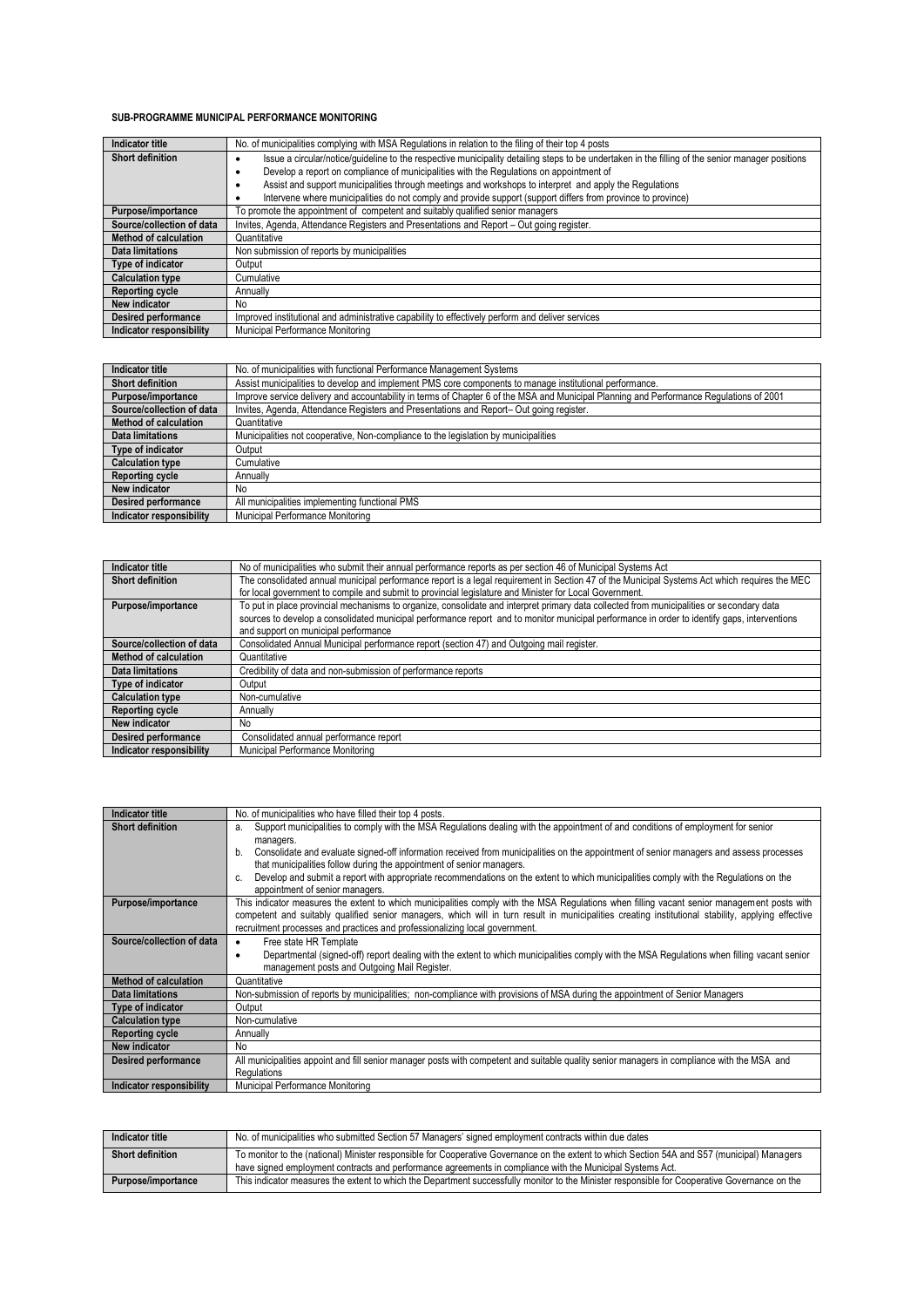|                            | status of signed Employment Contracts and Performance Agreements by Section 54A and S57 (municipal) Managers, thereby complying with the<br>provisions of the Municipal Systems Act |
|----------------------------|-------------------------------------------------------------------------------------------------------------------------------------------------------------------------------------|
| Source/collection of data  | Free state HR Template<br>a<br>Departmental (signed-off) report dealing with the extent to which municipalities comply with the MSA Regulations when filling vacant senior<br>b)    |
|                            | management posts and Outgoing Mail Register.                                                                                                                                        |
| Method of calculation      | Quantitative: sum of reports produced                                                                                                                                               |
| Data limitations           | Lack of credible information provided by municipalities, non-submission of signed employment contracts and performance agreements by Section                                        |
|                            | 54A and 57 (municipal) managers. Lack of response by municipalities within the required time-frames                                                                                 |
| Type of indicator          | Output Indicator                                                                                                                                                                    |
| <b>Calculation type</b>    | Non-cumulative                                                                                                                                                                      |
| <b>Reporting cycle</b>     | Annually                                                                                                                                                                            |
| New indicator              | No.                                                                                                                                                                                 |
| <b>Desired performance</b> | All municipalities timeously submit signed performance agreement on the status of signed Performance Agreements by Section 54A managers                                             |
|                            | and S57 managers                                                                                                                                                                    |
| Indicator responsibility   | Municipal Performance Monitoring                                                                                                                                                    |

| Indicator title            | No. of municipalities who submitted Section 57 Managers' signed performance agreements within due dates                                           |
|----------------------------|---------------------------------------------------------------------------------------------------------------------------------------------------|
| <b>Short definition</b>    | To monitor to the (national) Minister responsible for Cooperative Governance on the extent to which Section 54A and S57 (municipal) Managers      |
|                            | have signed employment contracts and performance agreements in compliance with the Municipal Systems Act.                                         |
| Purpose/importance         | This indicator measures the extent to which the Department successfully monitor to the Minister responsible for Cooperative Governance on the     |
|                            | status of signed Employment Contracts and Performance Agreements by Section 54A and S57 (municipal) Managers, thereby complying with the          |
|                            | provisions of the Municipal Systems Act                                                                                                           |
| Source/collection of data  | Free state HR Template<br>C)                                                                                                                      |
|                            | Departmental (signed-off) report dealing with the extent to which municipalities comply with the MSA Regulations when filling vacant senior<br>d) |
|                            | management posts and Outgoing Mail Register.                                                                                                      |
| Method of calculation      | Quantitative: sum of reports produced                                                                                                             |
| <b>Data limitations</b>    | Lack of credible information provided by municipalities, non-submission of signed employment contracts and performance agreements by Section      |
|                            | 54A and 57 (municipal) managers. Lack of response by municipalities within the required time-frames                                               |
| Type of indicator          | Output Indicator                                                                                                                                  |
| <b>Calculation type</b>    | Non-cumulative                                                                                                                                    |
| <b>Reporting cycle</b>     | Annually                                                                                                                                          |
| New indicator              | No.                                                                                                                                               |
| <b>Desired performance</b> | All municipalities timeously submit signed performance agreement on the status of signed Performance Agreements by Section 54A managers           |
|                            | and S57 managers                                                                                                                                  |
| Indicator responsibility   | Municipal Performance Monitoring                                                                                                                  |

#### **SUB – PROGRAMME: MUNICIPAL FINANCE**

| Indicator title              | Improved average monthly collection rate on billings within municipalities                                 |
|------------------------------|------------------------------------------------------------------------------------------------------------|
| <b>Short definition</b>      | Monthly increase on the cash that municipalities receive on the account rendered services.                 |
| Purpose/importance           | To improve municipalities financial viability and sustainability                                           |
| Source/collection of data    | Quarterly report on the status of municipal finance - Outgoing mail register.                              |
| <b>Method of calculation</b> | Quantitative: sum of reports produced                                                                      |
| <b>Data limitations</b>      | Lack of submission of information or incorrect information being submitted by municipalities and provinces |
| Type of indicator            | Output                                                                                                     |
| <b>Calculation type</b>      | Cumulative                                                                                                 |
| <b>Reporting cycle</b>       | Annually                                                                                                   |
| New indicator                | Yes                                                                                                        |
| <b>Desired performance</b>   | The aim is to ensure that municipalities comply with critical aspects of the MPRA and its regulations      |
| Indicator responsibility     | <b>Municipal Finance</b>                                                                                   |

| Indicator title                 | % Reduction of debt owed to municipalities                                                                 |
|---------------------------------|------------------------------------------------------------------------------------------------------------|
| <b>Short definition</b>         | Monthly increase on the cash that municipalities receive on the account rendered services.                 |
| Purpose/importance              | To improve municipalities financial viability and sustainability                                           |
| Source/collection of data       | Quarterly report on the status of municipal finance - Outgoing mail register.                              |
| Method of calculation           | Quantitative: sum of reports produced                                                                      |
| <b>Data limitations</b>         | Lack of submission of information or incorrect information being submitted by municipalities and provinces |
| Type of indicator               | Output                                                                                                     |
| <b>Calculation type</b>         | Cumulative                                                                                                 |
| <b>Reporting cycle</b>          | Annually                                                                                                   |
| New indicator                   | Yes                                                                                                        |
| <b>Desired performance</b>      | The aim is to ensure that municipalities comply with critical aspects of the MPRA and its regulations      |
| <b>Indicator responsibility</b> | Municipal Finance                                                                                          |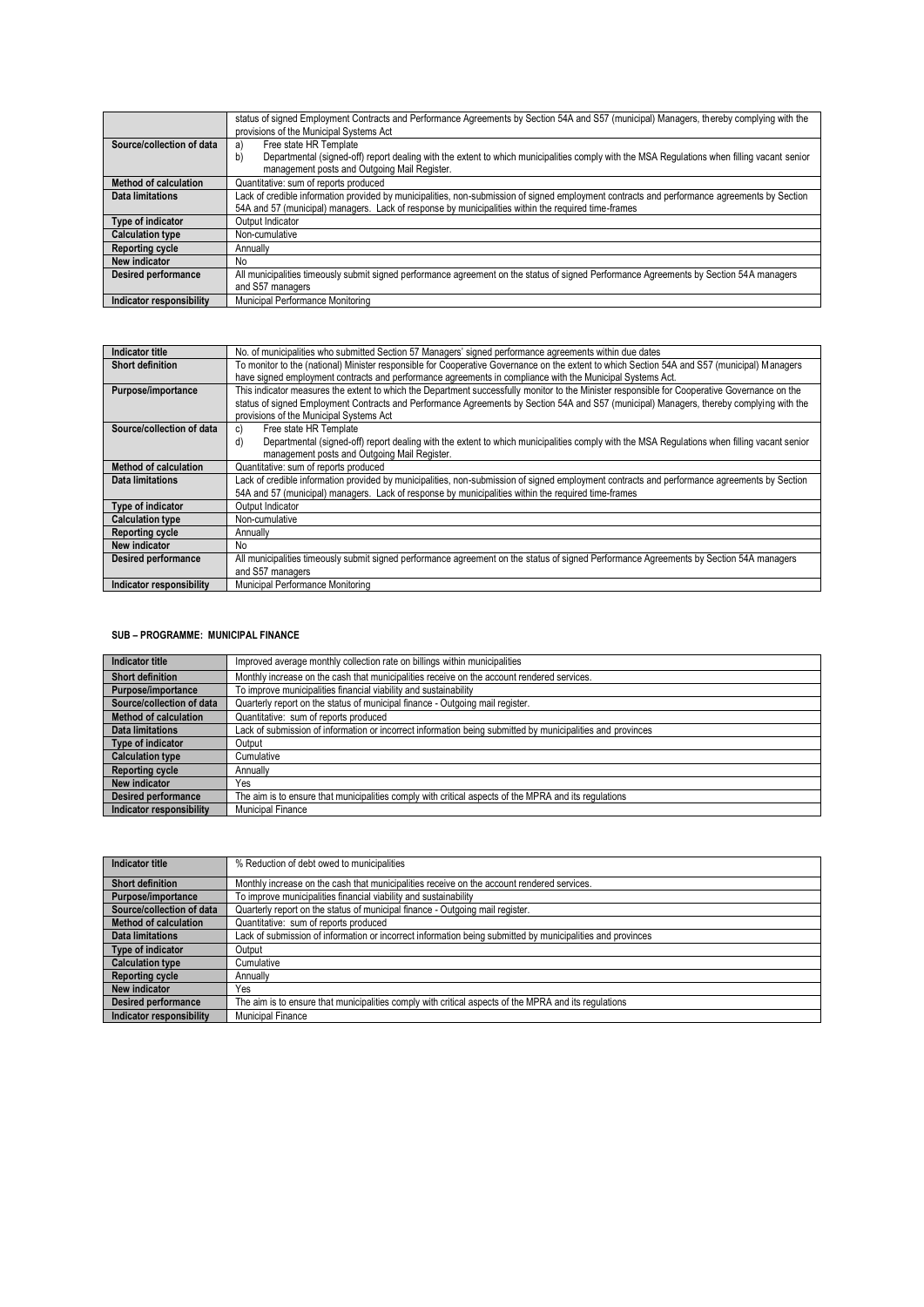| Indicator title              | No. of municipalities with debtors more than 50% of own revenue                                            |
|------------------------------|------------------------------------------------------------------------------------------------------------|
| <b>Short definition</b>      | The municipalities ability to exists as a going concern with less dependence on government grant           |
| Purpose/importance           | To improve municipalities financial viability and sustainability                                           |
| Source/collection of data    | Quarterly report on the status of municipal finance - Outgoing mail register.                              |
| <b>Method of calculation</b> | Quantitative: sum of reports produced                                                                      |
| <b>Data limitations</b>      | Lack of submission of information or incorrect information being submitted by municipalities and provinces |
| Type of indicator            | Output                                                                                                     |
| <b>Calculation type</b>      | Cumulative                                                                                                 |
| <b>Reporting cycle</b>       | Annually                                                                                                   |
| <b>New indicator</b>         | Yes                                                                                                        |
| <b>Desired performance</b>   | The aim is to ensure that municipalities comply with critical aspects of the MPRA and its requlations      |
| Indicator responsibility     | <b>Municipal Finance</b>                                                                                   |

| Indicator title            | No. of municipalities with unqualified audits:                                                             |
|----------------------------|------------------------------------------------------------------------------------------------------------|
|                            | <b>District Municipalities</b><br>٠                                                                        |
|                            | <b>Local Municipalities</b>                                                                                |
| <b>Short definition</b>    | Municipalities that are transparent and accountable within the framework of sound financial governance     |
| Purpose/importance         | Municipalities that fully comply with legislation, accounting standards and good governance                |
| Source/collection of data  | Assessment report on the Audit finding of the municipalities.                                              |
| Method of calculation      | Quantitative: sum of reports produced                                                                      |
| <b>Data limitations</b>    | Lack of submission of information or incorrect information being submitted by municipalities and provinces |
| Type of indicator          | Output                                                                                                     |
| <b>Calculation type</b>    | Cumulative                                                                                                 |
| <b>Reporting cycle</b>     | Annually                                                                                                   |
| New indicator              | Yes                                                                                                        |
| <b>Desired performance</b> | The aim is to ensure that municipalities comply with critical aspects of the MPRA and its requlations      |
| Indicator responsibility   | Municipal Finance                                                                                          |

| Indicator title              | No. of municipalities with expenditure management systems:                                                 |
|------------------------------|------------------------------------------------------------------------------------------------------------|
|                              | <b>District Municipalities</b>                                                                             |
|                              | <b>Local Municipalities</b>                                                                                |
| <b>Short definition</b>      | Municipalities with sound management system compliance with MSCOA (Municipal Standard Chart of Accounts)   |
| Purpose/importance           | Sound expenditure collection and management.                                                               |
| Source/collection of data    | Quarterly report on the status of municipal finance - Outgoing mail register.                              |
| <b>Method of calculation</b> | Quantitative: sum of reports produced                                                                      |
| Data limitations             | Lack of submission of information or incorrect information being submitted by municipalities and provinces |
| Type of indicator            | Output                                                                                                     |
| <b>Calculation type</b>      | Cumulative                                                                                                 |
| <b>Reporting cycle</b>       | Annually                                                                                                   |
| New indicator                | Yes                                                                                                        |
| <b>Desired performance</b>   | The aim is to ensure that municipalities comply with critical aspects of the MPRA and its regulations      |
| Indicator responsibility     | <b>Municipal Finance</b>                                                                                   |

| Indicator title              | No. of municipalities with credible and standardized cash management systems:                              |
|------------------------------|------------------------------------------------------------------------------------------------------------|
|                              | <b>District Municipalities</b><br>٠                                                                        |
|                              | Local Municipalities                                                                                       |
| <b>Short definition</b>      | Municipalities with sound management system compliance with MSCOA (Municipal Standard Chart of Accounts)   |
| Purpose/importance           | Sound expenditure collection and management.                                                               |
| Source/collection of data    | Quarterly report on the status of municipal finance - Outgoing mail register.                              |
| <b>Method of calculation</b> | Quantitative: sum of reports produced                                                                      |
| <b>Data limitations</b>      | Lack of submission of information or incorrect information being submitted by municipalities and provinces |
| Type of indicator            | Output                                                                                                     |
| <b>Calculation type</b>      | Cumulative                                                                                                 |
| <b>Reporting cycle</b>       | Annually                                                                                                   |
| New indicator                | Yes                                                                                                        |
| <b>Desired performance</b>   | The aim is to ensure that municipalities comply with critical aspects of the MPRA and its regulations      |
| Indicator responsibility     | <b>Municipal Finance</b>                                                                                   |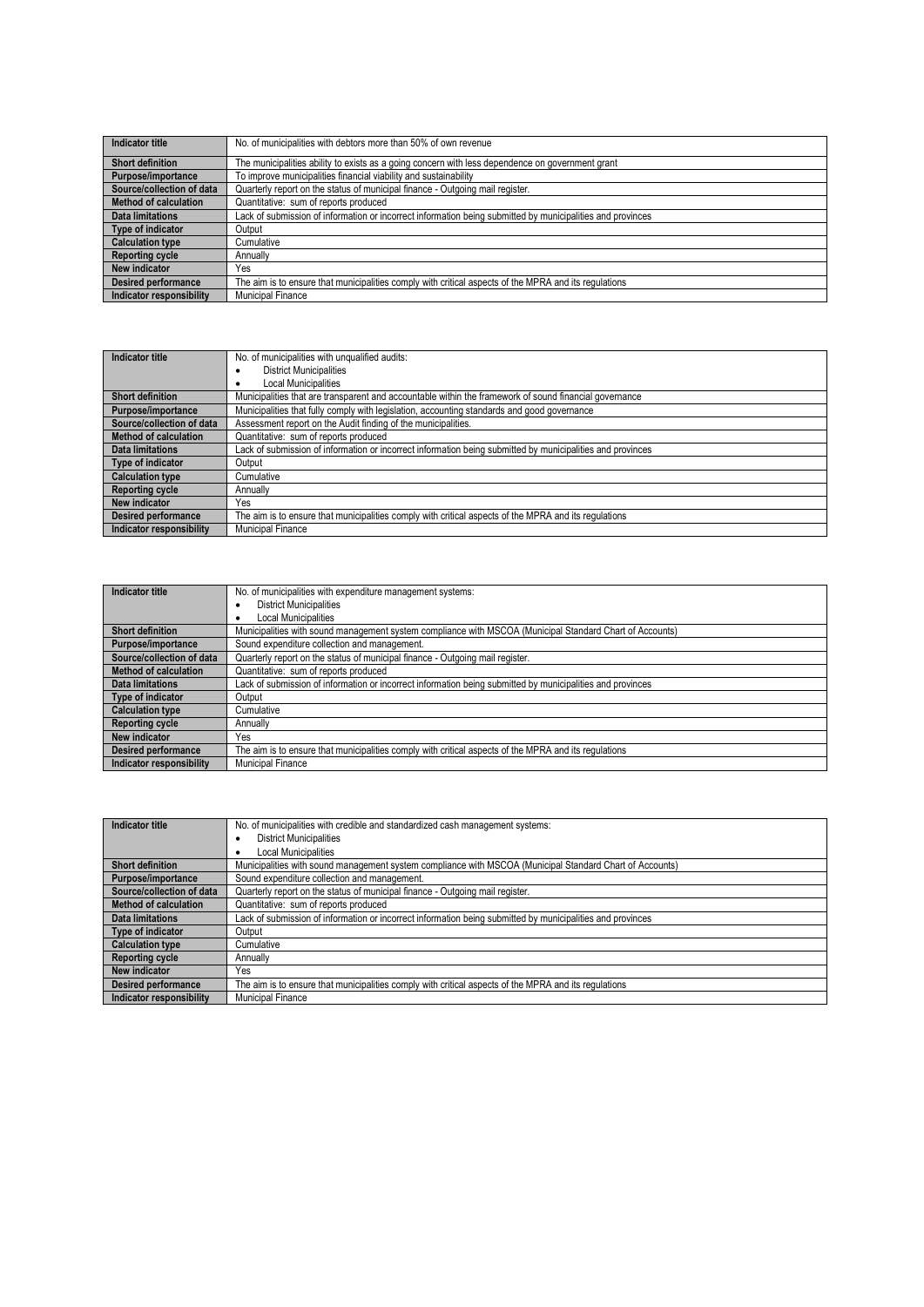| Indicator title              | No. of municipalities with functional audit committees:                                                                                           |
|------------------------------|---------------------------------------------------------------------------------------------------------------------------------------------------|
|                              | • District Municipalities                                                                                                                         |
|                              | • Local Municipalities                                                                                                                            |
|                              | Fully functional audit committees in municipalities. An Audit Committee is an independent committee constituted to review the control, governance |
|                              | and risk management within the Institution, established in terms of section 77 of the Public Finance Management Act (PFMA), or section 166 of the |
| <b>Short definition</b>      | Municipal Finance Management Act (MFMA).                                                                                                          |
|                              | Advise the municipal council, the political office-bearers, the accounting officer and the management staff of the municipality, or the board of  |
| Purpose/importance           | directors, the accounting officer and management staff of the municipal entity, on matters relating to control, governance, risk management.      |
|                              | Municipal internal audit reports/presentations                                                                                                    |
| Source/collection of data    | Invitations, attendance register and agenda of the audit committee meetings                                                                       |
| <b>Method of calculation</b> | Quantitative: sum of reports produced                                                                                                             |
| <b>Data limitations</b>      | Lack of submission of information or incorrect information being submitted by municipalities and provinces                                        |
| Type of indicator            | Output                                                                                                                                            |
| <b>Calculation type</b>      | Cumulative                                                                                                                                        |
| <b>Reporting cycle</b>       | Annually                                                                                                                                          |
| New indicator                | Yes                                                                                                                                               |
| <b>Desired performance</b>   | The aim is to ensure that municipalities comply with critical aspects of the MPRA and its regulations                                             |
| Indicator responsibility     | <b>Municipal Finance</b>                                                                                                                          |

| Indicator title            | No of municipalities with Audit Action Plans that have been assessed to adequately address AG's findings   |
|----------------------------|------------------------------------------------------------------------------------------------------------|
|                            |                                                                                                            |
| <b>Short definition</b>    | Municipalities supported to develop and implement audit response plans                                     |
| Purpose/importance         | To improve municipal audit outcomes                                                                        |
| Source/collection of data  | Audit reports & quarterly reports on the implementation of audit remedial plans. (Outgoing mail report)    |
| Method of calculation      | Quantitative: sum of reports produced                                                                      |
| Data limitations           | Lack of submission of information or incorrect information being submitted by municipalities and provinces |
| Type of indicator          | Output                                                                                                     |
| <b>Calculation type</b>    | Cumulative                                                                                                 |
| <b>Reporting cycle</b>     | Annually                                                                                                   |
| New indicator              | Yes                                                                                                        |
| <b>Desired performance</b> | The aim is to ensure that municipalities comply with critical aspects of the MPRA and its regulations      |
| Indicator responsibility   | <b>Municipal Finance</b>                                                                                   |

### **SUB-PROGRAMME: PUBLIC PARTICIPATION**

| Indicator title                 | No. of functional Ward Committees with ward operational plans                                                                             |
|---------------------------------|-------------------------------------------------------------------------------------------------------------------------------------------|
| <b>Short definition</b>         | Committee elected by local community to articulate and advocate the priorities of communities with regard to matters of local governance. |
| Purpose/importance              | To encourage the involvement of local communities and community organizations in matters of local government.                             |
| Source/collection of data       | Functionality report                                                                                                                      |
| Method of calculation           | Ward level operational plan developed and implemented in each municipal ward                                                              |
| Data limitations                | Lack of capacity and administrative support by municipalities                                                                             |
| Type of indicator               | Output                                                                                                                                    |
| <b>Calculation type</b>         | Cumulative                                                                                                                                |
| <b>Reporting cycle</b>          | Annually                                                                                                                                  |
| New indicator                   | No                                                                                                                                        |
| <b>Desired performance</b>      | Effective system of ward committee.                                                                                                       |
| <b>Indicator responsibility</b> | <b>Public Participation</b>                                                                                                               |

| Indicator title              | No. of municipalities with ward level database reflecting community concerns and remedial actions produced. |
|------------------------------|-------------------------------------------------------------------------------------------------------------|
| Short definition             | To identify service delivery deficiencies and develop mechanisms to address them.                           |
| Purpose/importance           | To create responsive system of local government.                                                            |
| Source/collection of data    | Functionality report                                                                                        |
| <b>Method of calculation</b> | Quantitative                                                                                                |
| <b>Data limitations</b>      | Availability of applicable systems                                                                          |
| Type of indicator            | Output                                                                                                      |
| <b>Calculation type</b>      | Cumulative                                                                                                  |
| <b>Reporting cycle</b>       | Annually                                                                                                    |
| New indicator                | No.                                                                                                         |
| <b>Desired performance</b>   | Effective system of ward committee.                                                                         |
| Indicator responsibility     | Public participation                                                                                        |

| Indicator title            | No. of community report-back meetings convened by Councilors in each ward                                               |
|----------------------------|-------------------------------------------------------------------------------------------------------------------------|
| <b>Short definition</b>    | Councilors convene regular local community meetings.                                                                    |
| Purpose/importance         | To improve and maintain continuous interaction between the communities and the elected local representatives            |
| Source/collection of data  | Agenda and Attendance Register                                                                                          |
| Method of calculation      | Quantitative                                                                                                            |
| Data limitations           | Lack of capacity and administrative support by municipalities, lack of monitoring on commitments made by municipalities |
| Type of indicator          | Output                                                                                                                  |
| <b>Calculation type</b>    | Cumulative                                                                                                              |
| <b>Reporting cycle</b>     | Annually                                                                                                                |
| New indicator              | No.                                                                                                                     |
| <b>Desired performance</b> | To ensure accountability from councilors.                                                                               |
| Indicator responsibility   | Public participation                                                                                                    |

| and and Aldison and the Contract of the Contract of the Contract of the Contract of the Contract of the Contract of the Contract of the Contract of the Contract of the Contract of the Contract of the Contract of the Contra<br>Indicator title | <br>l processes<br>าเรms and<br>nn<br>municip<br>mechan<br>aroups<br>palities<br>mur<br>vulnerable r<br>oor.<br>⊧ forums to<br>NO.<br>inciude<br>WIth<br>OT<br><b>UUIT</b><br>iiuuai |
|---------------------------------------------------------------------------------------------------------------------------------------------------------------------------------------------------------------------------------------------------|--------------------------------------------------------------------------------------------------------------------------------------------------------------------------------------|
| Short<br>$\cdots$<br>t definition                                                                                                                                                                                                                 | matters<br>aovernment.<br>t procedures<br>involvement<br><b>roups</b><br>`∩f specia⊢<br>local<br>tor<br>and<br>develop<br>svstem                                                     |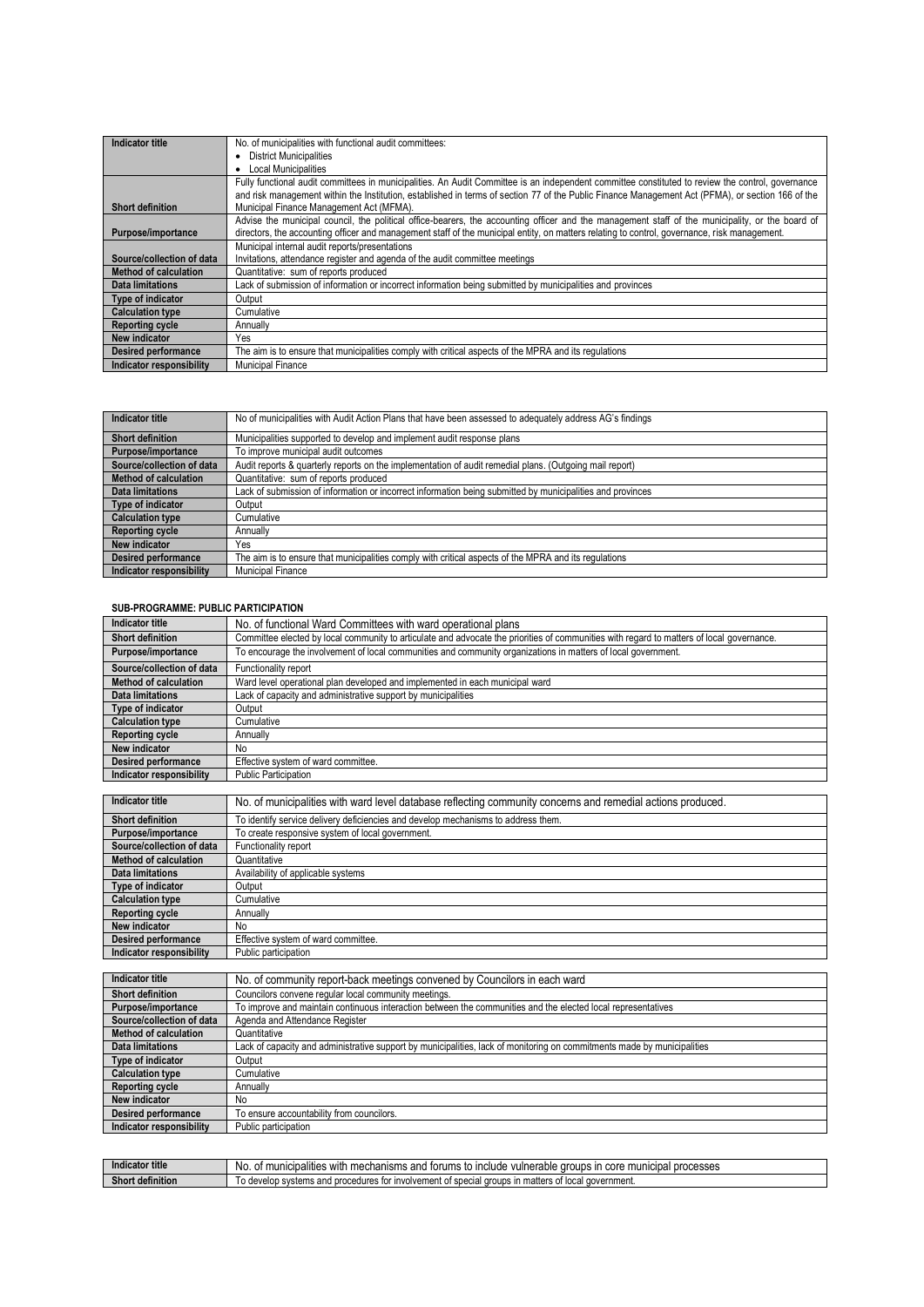| Purpose/importance         | To encourage the involvement of special groups in matters of local government.    |
|----------------------------|-----------------------------------------------------------------------------------|
| Source/collection of data  | Signed-off report- outgoing mail register.                                        |
| Method of calculation      | Quantitative                                                                      |
| <b>Data limitations</b>    | Non-participation of the communities to establish the functional ward committees. |
| Type of indicator          | Output                                                                            |
| <b>Calculation type</b>    | Cumulative                                                                        |
| <b>Reporting cycle</b>     | Annually                                                                          |
| <b>New indicator</b>       | No.                                                                               |
| <b>Desired performance</b> | Mainstreaming of the interest of special groups.                                  |
| Indicator responsibility   | <b>Public Participation</b>                                                       |

| Indicator title           | Community participation in ward committee election processes                                                                                   |
|---------------------------|------------------------------------------------------------------------------------------------------------------------------------------------|
|                           |                                                                                                                                                |
| <b>Short definition</b>   | Develop mechanisms for community involvement in the election of ward committees.                                                               |
| Purpose/importance        | To encourage the involvement of local communities and community organizations in matters of local government.                                  |
| Source/collection of data | Signed-off report - outgoing mail register.                                                                                                    |
| Method of calculation     | Departmental (signed-off) report reflecting the extent to which municipal Complaints and Compliments Management Systems are functional and the |
|                           | impact they have on the community                                                                                                              |
| Data limitations          | Non-participation of the communities                                                                                                           |
| Type of indicator         | Output                                                                                                                                         |
| <b>Calculation type</b>   | Cumulative                                                                                                                                     |
| <b>Reporting cycle</b>    | Annually                                                                                                                                       |
| New indicator             | Yes                                                                                                                                            |
| Desired performance       | The involvement of community in the decision making processes.                                                                                 |
| Indicator responsibility  | Public Participation (Municipal Intergovernmental Relations Directorate)                                                                       |

### **SUB-PROGRAMME: CAPACITY DEVELOPMENT**

| Indicator title              | No. of municipalities implementing Back to Basics Support Plans                                                                                 |
|------------------------------|-------------------------------------------------------------------------------------------------------------------------------------------------|
| <b>Short definition</b>      | Coordinate all stakeholder's commitments and support interventions within the Back to Basics support plans                                      |
| Purpose/importance           | Improve coordination of support interventions directed to municipalities by national, provincial, sector departments and other key stakeholders |
| Source/collection of data    | Reports from municipalities, sector departments and other key stakeholders                                                                      |
| <b>Method of calculation</b> | Quantitative: sum of reports produced                                                                                                           |
| Data limitations             | Lack of report and commitment from sector departments                                                                                           |
| Type of indicator            | Output                                                                                                                                          |
| <b>Calculation type</b>      | Non-cumulative                                                                                                                                  |
| <b>Reporting cycle</b>       | Annually                                                                                                                                        |
| New indicator                | Yes                                                                                                                                             |
| <b>Desired performance</b>   | To improve the service delivery capacity of municipalities                                                                                      |
| Indicator responsibility     | Capacity Development                                                                                                                            |
|                              |                                                                                                                                                 |
| the all a subset of the set  | All and accordate altitude three local contract than the conduction of the effective conduction                                                 |

| Indicator title           | No. of municipalities implementing the gender policy framework                                                   |
|---------------------------|------------------------------------------------------------------------------------------------------------------|
| <b>Short definition</b>   | Guide municipalities on gender policy to achieve the 50/50 representation of women in senior management position |
| Purpose/importance        | Responding to a non-racist, non-sexist society                                                                   |
| Source/collection of data | Municipal quarterly report                                                                                       |
| Method of calculation     | Quantitative                                                                                                     |
| <b>Data limitations</b>   | Lack of maintaining the gender disaggregation                                                                    |
| Type of indicator         | Output                                                                                                           |
| <b>Calculation type</b>   | Cumulative                                                                                                       |
| <b>Reporting cycle</b>    | Annually                                                                                                         |
| New indicator             | No                                                                                                               |
| Desired performance       | Gender equity in municipalities                                                                                  |
| Indicator responsibility  | Capacity Development                                                                                             |

#### **PROGRAMME 3**

# **SUB-PROGRAMME: SPATIAL PLANNING AND LAND USE MANAGEMENT**

| <b>Indicator title</b>       | No. of municipalities with functional Geographical Information Systems                                                                             |
|------------------------------|----------------------------------------------------------------------------------------------------------------------------------------------------|
| <b>Short definition</b>      | Municipalities with functional GIS                                                                                                                 |
| Purpose/importance           | This indicator measures the extent to which the Department successfully supports municipalities on the development of a GIS to inform orderly      |
|                              | planning in municipalities                                                                                                                         |
| Source/collection of data    | Invitation letters / agendas / attendance registers / minutes of the meetings and workshops with municipalities                                    |
| <b>Method of calculation</b> | Quantitative: sum of municipalities supported                                                                                                      |
| Data limitations             | Non-availability of or lack of cooperation from municipalities to conduct assessment. Inaccurate and/or incomplete data provided by provincial and |
|                              | national departments                                                                                                                               |
| Type of indicator            | Output Indicator                                                                                                                                   |
| <b>Calculation type</b>      | Non-cumulative                                                                                                                                     |
| <b>Reporting cycle</b>       | Annual, The GIS will be maintained on an ongoing basis.                                                                                            |
| New indicator                | Yes                                                                                                                                                |
| <b>Desired performance</b>   | All municipalities have a functional Geographical Information System (GIS) towards informing orderly planning within municipalities                |
| Indicator responsibility     | Spatial Planning and Land Use Management (Spatial Planning Directorate)                                                                            |
|                              |                                                                                                                                                    |

| Indicator title           | No. of municipalities with updated SDFs                                                                                                         |
|---------------------------|-------------------------------------------------------------------------------------------------------------------------------------------------|
| <b>Short definition</b>   | Municipalities with updated Spatial Development Frameworks in terms of SPLUMA requirements.                                                     |
| Purpose/importance        | This indicator measures the extent to which the Department supports municipalities to compile Spatial Development Frameworks towards informing  |
|                           | orderly planning in municipalities                                                                                                              |
| Source/collection of data | Invitation letters / agendas / attendance registers / minutes of meetings / signed off report with municipalities                               |
| Method of calculation     | Quantitative: sum of municipalities supported                                                                                                   |
| Data limitations          | Limited input of national and provincial departments in the spatial development framework development process / poor participation of municipal |
|                           | officials and the public                                                                                                                        |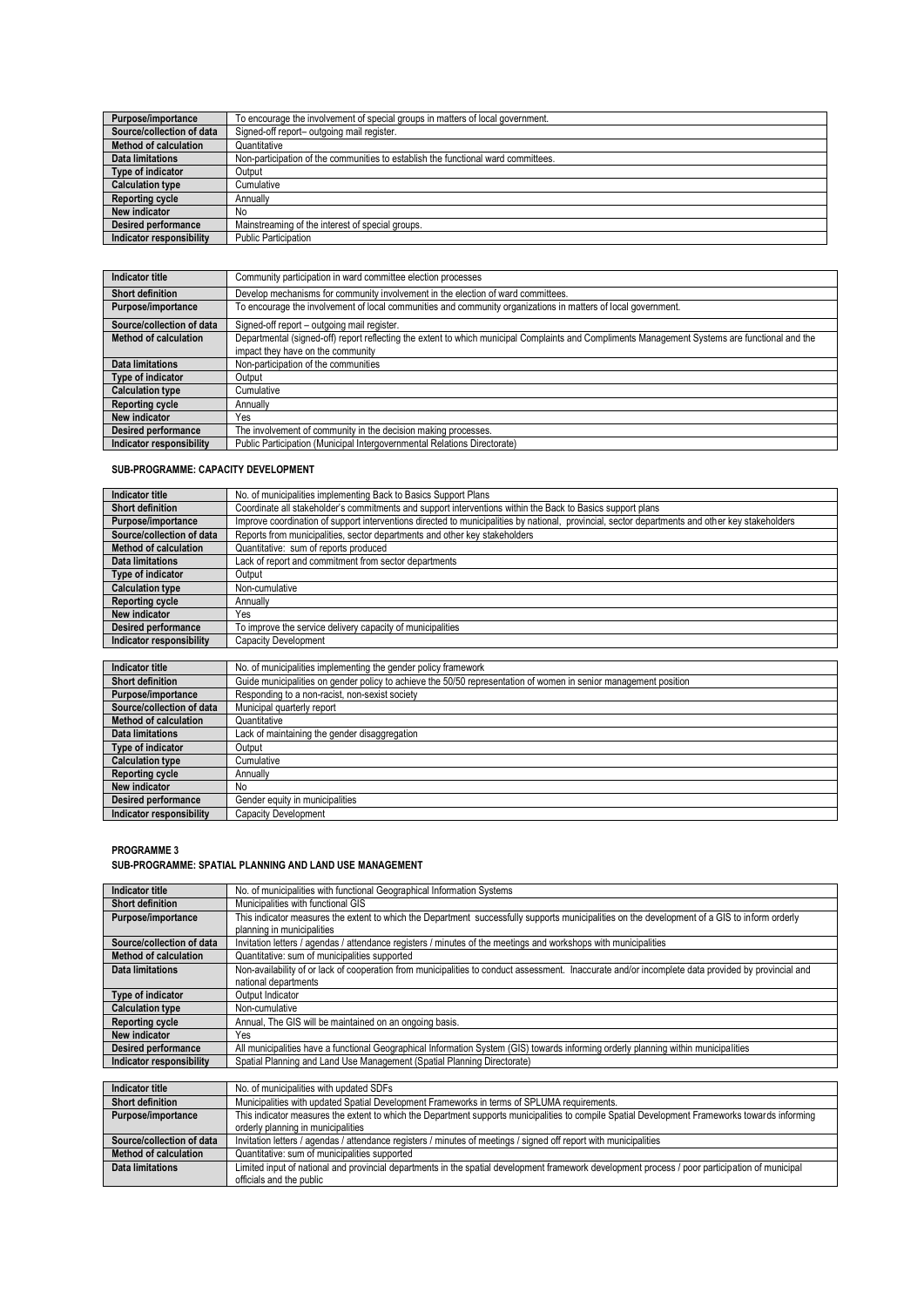| Type of indicator          | Output Indicator                                                                                                                                  |
|----------------------------|---------------------------------------------------------------------------------------------------------------------------------------------------|
| <b>Calculation type</b>    | Non-cumulative                                                                                                                                    |
| <b>Reporting cycle</b>     | Annual, With a municipality's SDF linked to its IDP, the SDF process continues into the next financial year.                                      |
| New indicator              | No                                                                                                                                                |
| <b>Desired performance</b> | All municipalities have credible and implementable Spatial Development Frameworks of a high technical quality towards informing orderly municipal |
|                            | planning.                                                                                                                                         |
| Indicator responsibility   | Spatial Planning and Land Use Management (Spatial Planning Directorate)                                                                           |

| Indicator title              | No. of local municipalities with Land Use Schemes (LUS)                                                                                                   |
|------------------------------|-----------------------------------------------------------------------------------------------------------------------------------------------------------|
|                              |                                                                                                                                                           |
| <b>Short definition</b>      | Municipalities with Land Use Schemes as per SPLUMA requirements.                                                                                          |
| Purpose/importance           | This indicator measures the extent to which the Department successfully assists and/or support municipalities with the compilation of Land Use            |
|                              | Schemes in terms of SPLUMA requirements.                                                                                                                  |
| Source/collection of data    | Invitation letters / agendas / attendance registers / minutes of meetings with municipalities                                                             |
| <b>Method of calculation</b> | Quantitative: sum of municipalities supported                                                                                                             |
| Data limitations             | Unavailability of credible information relating to current land use rights / poor participation of municipal officials in scheduled workshops / meetings. |
| Type of indicator            | Output Indicator                                                                                                                                          |
| <b>Calculation type</b>      | Non-cumulative                                                                                                                                            |
| <b>Reporting cycle</b>       | Annual. With the duration of a municipality's LUS process normally longer than 12 months, the LUS process continues into next financial years.            |
| New indicator                | No.                                                                                                                                                       |
| <b>Desired performance</b>   | All municipalities have implementable Land Use Management Schemes of a high technical quality towards informing orderly municipal planning in line        |
|                              | with SPLUMA.                                                                                                                                              |
| Indicator responsibility     | Spatial Planning and Land Use Management (Spatial Planning Directorate)                                                                                   |

| Indicator title              | Fully functional Provincial Planning Forum                                                                                                              |
|------------------------------|---------------------------------------------------------------------------------------------------------------------------------------------------------|
|                              |                                                                                                                                                         |
| <b>Short definition</b>      | Functional planning forum for municipalities, departments and private planners.                                                                         |
| Purpose/importance           | This indicators measures the extent to which the Provincial Planning Forum meets in accordance with approved meeting schedules as a platform to         |
|                              | discuss and capacitate stakeholders on matters related to town planning                                                                                 |
| Source/collection of data    | Invitation letters / agendas / attendance registers / Signed off report of the meeting                                                                  |
| <b>Method of calculation</b> | Quantitative: sum of meetings held                                                                                                                      |
| <b>Data limitations</b>      | Limited attendance and/or poor input/ participation by attendants                                                                                       |
| Type of indicator            | Output Indicator                                                                                                                                        |
| <b>Calculation type</b>      | Cumulative                                                                                                                                              |
| Reporting cycle              | Annually                                                                                                                                                |
| New indicator                | No.                                                                                                                                                     |
| <b>Desired performance</b>   | Representatives from national/provincial departments, municipalities and private planners attend and participate actively in meetings of the Provincial |
|                              | Land Use Management forum as a platform for discussions and capacity building on matters related to town planning                                       |
| Indicator responsibility     | Spatial Planning and Land Use Management (Spatial Planning Directorate)                                                                                 |

### **SUB-PROGRAMME: INTEGRATED DEVELOPMENT PLANNING (IDP)**

| Indicator title            | No. of municipalities with legally compliant IDPs:                                                              |
|----------------------------|-----------------------------------------------------------------------------------------------------------------|
|                            | Metro                                                                                                           |
|                            | District                                                                                                        |
|                            | Local                                                                                                           |
| <b>Short definition</b>    | Municipalities to compile and submit the IDPs which are legally compliant to COGTA as per Municipal Systems Act |
| Purpose/importance         | To fulfill the legislative mandate (i.e. section 32Municipal Systems Act, 32 0f 2000)                           |
| Source/collection of data  | Council resolution                                                                                              |
| Method of calculation      | Quantitative and Qualitative                                                                                    |
| <b>Data limitations</b>    | IDPs not adopted by Council as per IDP process plan                                                             |
| Type of indicator          | Output                                                                                                          |
| <b>Calculation type</b>    | Non-cumulative                                                                                                  |
| <b>Reporting cycle</b>     | Annually                                                                                                        |
| <b>New indicator</b>       | No                                                                                                              |
| <b>Desired performance</b> | All municipalities developed legally compliant IDPs                                                             |
| Indicator responsibility   | Development and Planning                                                                                        |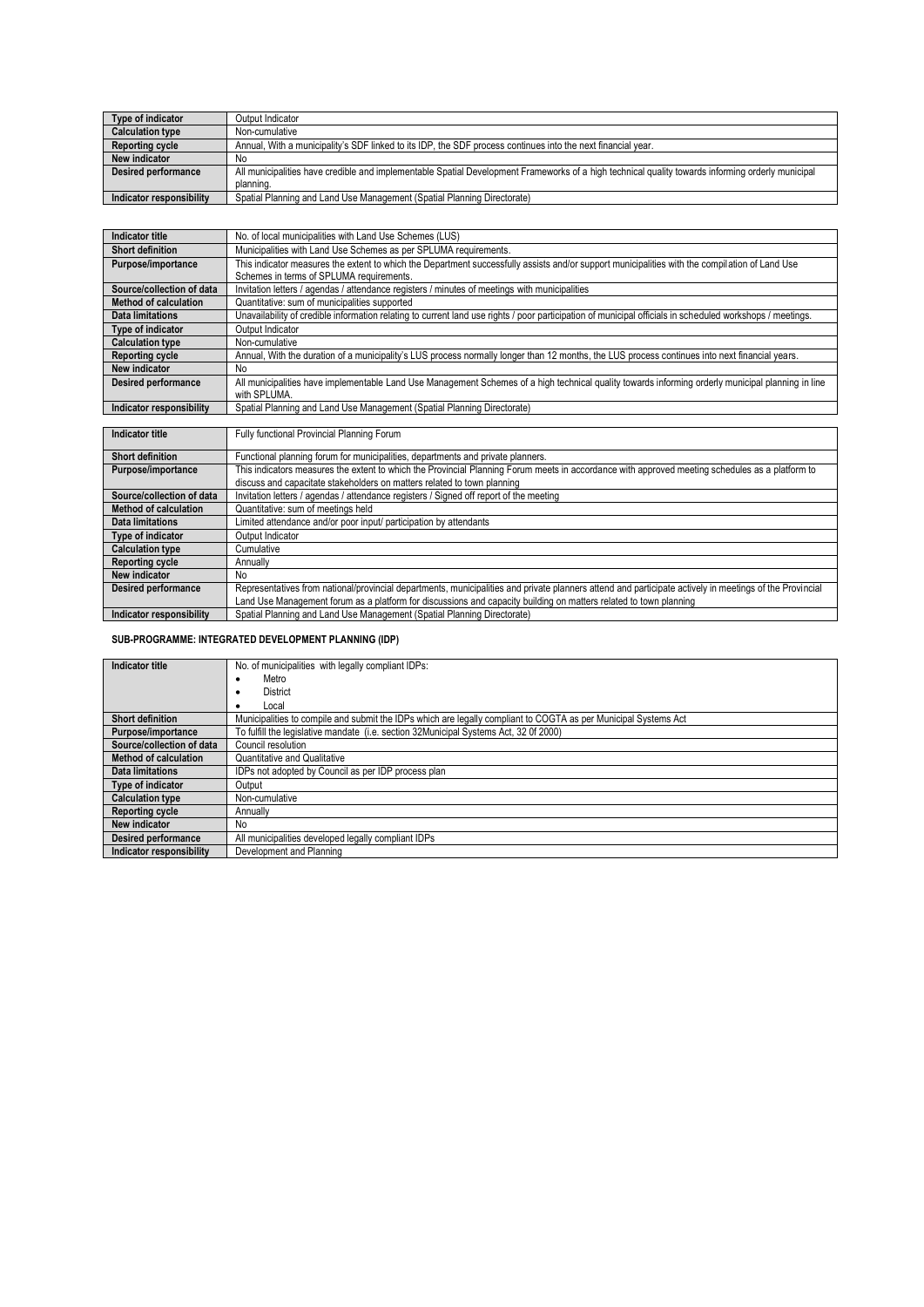| Indicator title            | No. of municipalities that have adopted their IDPs:                                                                                                    |
|----------------------------|--------------------------------------------------------------------------------------------------------------------------------------------------------|
|                            |                                                                                                                                                        |
|                            | Metro                                                                                                                                                  |
|                            | District<br>٠                                                                                                                                          |
|                            | Local                                                                                                                                                  |
| <b>Short definition</b>    | To monitor the extent that municipalities comply with the IDP/budget processes as stated in chapter 5 of the MSA and the time-frames stipulated in the |
|                            | MFMA. This will be done through written requests to municipalities to submit their IDP/budget process plans which meets the legislative requirements.  |
| Purpose/importance         | This indicator measures the extent to which municipalities have a legally compliant IDP in place within required time-frames and in compliance with    |
|                            | Chapter 5 of the Municipal Systems Act.                                                                                                                |
| Source/collection of data  | Letters, council resolution, signed off adoption template report                                                                                       |
| Method of calculation      | Quantitative                                                                                                                                           |
| Data limitations           | Non-compliance of municipalities to legislation and late submission to Cogta                                                                           |
| <b>Type of indicator</b>   | Output Indicator                                                                                                                                       |
| <b>Calculation type</b>    | Non-cumulative                                                                                                                                         |
| <b>Reporting cycle</b>     | Annually                                                                                                                                               |
| New indicator              | No                                                                                                                                                     |
| <b>Desired performance</b> | Adhering to time frames in the adoption process, submitting the necessary documents (i.e. Council resolution) to Cogta in preparation of the IDP       |
|                            | assessment                                                                                                                                             |
| Indicator responsibility   | Directorate IDP and LED                                                                                                                                |

| Indicator title            | No. of institutions participating in the IDP processes:                                                                                                       |
|----------------------------|---------------------------------------------------------------------------------------------------------------------------------------------------------------|
|                            | Metro<br>٠                                                                                                                                                    |
|                            | District<br>٠                                                                                                                                                 |
|                            | Local                                                                                                                                                         |
|                            | Sector Departments                                                                                                                                            |
| <b>Short definition</b>    | To co-ordinate, facilitate and support municipalities through workshops, forums and capacity building sessions in collaboration with other participants (i.e. |
|                            | SoE's, Sector Departments, SALGA, etc.)                                                                                                                       |
| Purpose/importance         | The indicator seeks to strengthen the capacity of municipalities to have legally compliant IDP's by discussing IDP-related developmental processes and        |
|                            | by creating space for information sharing and knowledge exchange. Furthermore, these initiatives assist municipalities to obtain inputs and comments on       |
|                            | national and provincial processes that have an impact on their IDPs.                                                                                          |
| Source/collection of data  | Invitations, agenda, attendance register, minutes/presentations made in the meeting or workshop and                                                           |
|                            | Provincial IDP assessment report<br>٠                                                                                                                         |
| Method of calculation      | Quantitative                                                                                                                                                  |
| Data limitations           | Inconsistency with regard to sector departments representatives during planning Forums and during assessment sessions                                         |
| <b>Type of indicator</b>   | Output Indicator                                                                                                                                              |
| <b>Calculation type</b>    | Cumulative iro quarterly targets, non-cumulative iro annual target                                                                                            |
| <b>Reporting cycle</b>     | Annually                                                                                                                                                      |
| New indicator              | No.                                                                                                                                                           |
| <b>Desired performance</b> | Effective initiatives which yields meaningful planning and support to municipalities                                                                          |
| Indicator responsibility   | Directorate IDP and LED                                                                                                                                       |

### **SUB-PROGRAMME: MUNICIPAL INFRASTRUCTURE**

| Indicator title                 | No. of indigent households with access to free basic services:                                                                                       |
|---------------------------------|------------------------------------------------------------------------------------------------------------------------------------------------------|
|                                 | Water                                                                                                                                                |
|                                 | Refuse Removal                                                                                                                                       |
|                                 | Electricity                                                                                                                                          |
|                                 | Sanitation                                                                                                                                           |
|                                 | To report on the number of households receiving Free basic Services by completing a template that indicates the number of households receiving free  |
| <b>Short definition</b>         | basis services (Water, Sanitation, Electricity and Refuse Removal).                                                                                  |
| Purpose/importance              | To indicate the extent to which municipalities are providing Free Basic Services in terms of the Free Basic Services policy and the Indigent Policy. |
| Source/collection of data       | Template received from municipalities and consolidated into a provincial report.                                                                     |
| <b>Method of calculation</b>    | Quantitative                                                                                                                                         |
| Data limitations                | Unverified data from municipalities. Municipal managers not signing off or delay in signing off of the templates.                                    |
| Type of indicator               | Output                                                                                                                                               |
| <b>Calculation type</b>         | Cumulative                                                                                                                                           |
| <b>Reporting cycle</b>          | Annually                                                                                                                                             |
| New indicator                   | No                                                                                                                                                   |
| Desired performance             | Accurate data on templates provided and signed off by municipal managers.                                                                            |
| <b>Indicator responsibility</b> | Free Basis Services and Partnerships Directorate.                                                                                                    |

| Indicator title            | No. of municipalities that have updated indigent Registers for the provision of free basic services                                                                                                                                                              |
|----------------------------|------------------------------------------------------------------------------------------------------------------------------------------------------------------------------------------------------------------------------------------------------------------|
| <b>Short definition</b>    | To report on the number of municipalities providing Free Basic Services to qualifying households. Municipalities complete a template that indicates Free<br>Basic Services provided to qualifying households through the Indigent Register on a quarterly basis. |
| Purpose/importance         | This indicator measures the extent to which municipalities are assisted in updating their indigent policies / registers towards providing free basic services<br>to indigent households                                                                          |
| Source/collection of data  | Invitations, attendance registers for meetings with municipalities and singed off reports for the attention of the HOD on the extent to which municipalities<br>are providing Free Basic services to qualifying households.                                      |
| Method of calculation      | Quantitative                                                                                                                                                                                                                                                     |
| <b>Data limitations</b>    | Unverified data from municipalities. Municipal managers not signing off or delay in signing off of the templates on prescribed periods.                                                                                                                          |
| Type of indicator          | Output                                                                                                                                                                                                                                                           |
| <b>Calculation type</b>    | Cumulative                                                                                                                                                                                                                                                       |
| <b>Reporting cycle</b>     | Annually                                                                                                                                                                                                                                                         |
| New indicator              | No                                                                                                                                                                                                                                                               |
| <b>Desired performance</b> | Accurate data on templates provided and signed off by municipal managers.                                                                                                                                                                                        |
| Indicator responsibility   | Director Free Basic Services and Partnerships                                                                                                                                                                                                                    |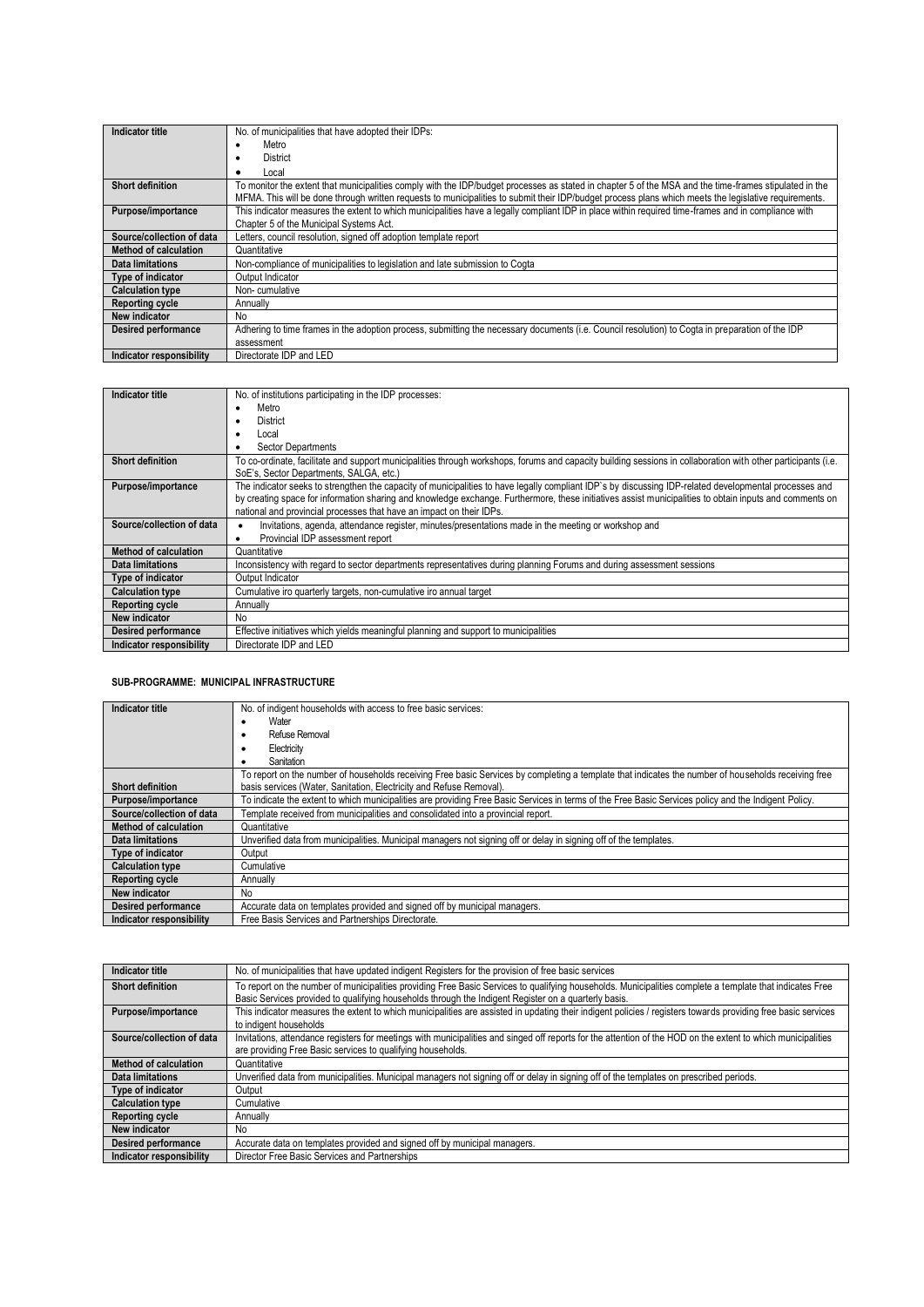| Indicator title              | No. of (pre-2004) households with access to basic water supply                                                                                     |
|------------------------------|----------------------------------------------------------------------------------------------------------------------------------------------------|
| <b>Short definition</b>      | To report eradication of backlogs on basic water supply                                                                                            |
| Purpose/importance           | To keep the HOD informed of access to basic services (Water supply by eradicating backlogs within municipalities as required by Outcome 9 standard |
|                              | indicator.                                                                                                                                         |
| Source/collection of data    | HOD Report and Outgoing register                                                                                                                   |
| <b>Method of calculation</b> | Quantitative: sum of local municipalities supported                                                                                                |
| <b>Data limitations</b>      | Inaccurate and/or non-validated data provided by municipalities. Non-attendance of meetings / workshops etc. arranged by the Department            |
| <b>Type of indicator</b>     | Output Indicator                                                                                                                                   |
| <b>Calculation type</b>      | Cumulative                                                                                                                                         |
| Reporting cycle              | Annually                                                                                                                                           |
| New indicator                | No                                                                                                                                                 |
| Desired performance          | Municipalities having credible Indigent policies and Registers that are aligned to the National Framework on Municipal Indigent Policies.          |
| Indicator responsibility     | Municipal Infrastructure (Free Basic Services Directorate)                                                                                         |

| Indicator title            | No. of households with access to electricity supply                                                    |
|----------------------------|--------------------------------------------------------------------------------------------------------|
| <b>Short definition</b>    | Report the number of households provided with basic electricity for the financial year.                |
| Purpose/importance         | To indicate access to basic electricity.                                                               |
| Source/collection of data  | Reports from Eskom and Department of Energy on the number of connections completed per financial year. |
| Method of calculation      | Quantitative: Number of reports submitted.                                                             |
| Data limitations           | Inaccurate and/or non-validated data provided by Municipalities to Department of Energy.               |
| Type of indicator          | Output Indicator                                                                                       |
| <b>Calculation type</b>    | Cumulative                                                                                             |
| <b>Reporting cycle</b>     | Annually                                                                                               |
| New indicator              | No.                                                                                                    |
| <b>Desired performance</b> | Accurate reports from Eskom and Department of Energy indicating connections.                           |
| Indicator responsibility   | Municipal Infrastructure (Free Basic Services Directorate)                                             |

| Indicator title              | No. of (pre-2004) households with access to basic level of sanitation services                                                                    |
|------------------------------|---------------------------------------------------------------------------------------------------------------------------------------------------|
| <b>Short definition</b>      | To report eradication of backlogs on sanitation.                                                                                                  |
| Purpose/importance           | To keep the HOD informed of access to basic services (Sanitation) by eradicating backlogs within municipalities as required by Outcome 9 standard |
|                              | indicator.                                                                                                                                        |
| Source/collection of data    | HOD Report and Outgoing mail register                                                                                                             |
| <b>Method of calculation</b> | Quantitative: sum of local municipalities supported                                                                                               |
| Data limitations             | Inaccurate and/or non-validated data provided by municipalities. Non-attendance of meetings / workshops etc. arranged by the Department           |
| Type of indicator            | Output Indicator                                                                                                                                  |
| <b>Calculation type</b>      | Cumulative                                                                                                                                        |
| <b>Reporting cycle</b>       | Annually                                                                                                                                          |
| New indicator                | No                                                                                                                                                |
| <b>Desired performance</b>   | Municipalities having credible Indigent policies and Registers that are aligned to the National Framework on Municipal Indigent Policies.         |
| Indicator responsibility     | Municipal Infrastructure (Free Basic Services Directorate)                                                                                        |

| Indicator title                 | No. of (pre-2004) households with access to basic refuse removal services                                                                 |
|---------------------------------|-------------------------------------------------------------------------------------------------------------------------------------------|
| <b>Short definition</b>         | To monitor and report on municipalities' ability to render refuse removal services to their communities                                   |
| Purpose/importance              | To comply with environmental legislation in disposing household refuse properly and achieve clean communities aspirations.                |
| Source/collection of data       | FBS Monitoring template and the signed off report - outgoing mail register.                                                               |
| Method of calculation           | Quantitative: sum of local municipalities supported                                                                                       |
| Data limitations                | Inaccurate and/or non-validated data provided by municipalities. Non-attendance of meetings / workshops etc. arranged by the Department   |
| Type of indicator               | Output Indicator                                                                                                                          |
| <b>Calculation type</b>         | Cumulative                                                                                                                                |
| <b>Reporting cycle</b>          | Annually                                                                                                                                  |
| New indicator                   | No.                                                                                                                                       |
| <b>Desired performance</b>      | Municipalities having credible Indigent policies and Registers that are aligned to the National Framework on Municipal Indigent Policies. |
| <b>Indicator responsibility</b> | Municipal Infrastructure (Free Basic Services Directorate)                                                                                |

### **SUB-PROGRAMME: LOCAL ECONOMIC DEVELOPMENT (LED)**

| Indicator title              | No. of municipalities with updated LED strategies                                                                                      |
|------------------------------|----------------------------------------------------------------------------------------------------------------------------------------|
| <b>Short definition</b>      | Municipalities to compile updated LED Strategies that will be implemented in order to promote economic                                 |
| Purpose/importance           | To improve medium term economic development planning, aligned to national and provincial plans and promote job creation at local level |
| Source/collection of data    | <b>LED Strategy documents</b>                                                                                                          |
| <b>Method of calculation</b> | Quantitative                                                                                                                           |
| Data limitations             | Non reporting by municipality                                                                                                          |
| Type of indicator            | Output                                                                                                                                 |
| <b>Calculation type</b>      | Cumulative                                                                                                                             |
| <b>Reporting cycle</b>       | Annually                                                                                                                               |
| New indicator                | No.                                                                                                                                    |
| <b>Desired performance</b>   | Improved planning and job creation                                                                                                     |
| Indicator responsibility     | Local Economic Development                                                                                                             |

| Indicator title           | No. of municipalities with functional LED Units                                                                                                      |
|---------------------------|------------------------------------------------------------------------------------------------------------------------------------------------------|
| Short definition          | Municipalities should have functional LED units that could implemented the LED strategies in order to promote economic growth                        |
| Purpose/importance        | This indicator serves to determine if the municipalities do have functional LED units that will implement LED Strategies and enhance economic growth |
|                           | within their space. Functional could be measured against: Posts filled, budget allocated and qualifications                                          |
| Source/collection of data | Quarterly report on the LED units within municipalities, attendance registers of meetings held with municipalities                                   |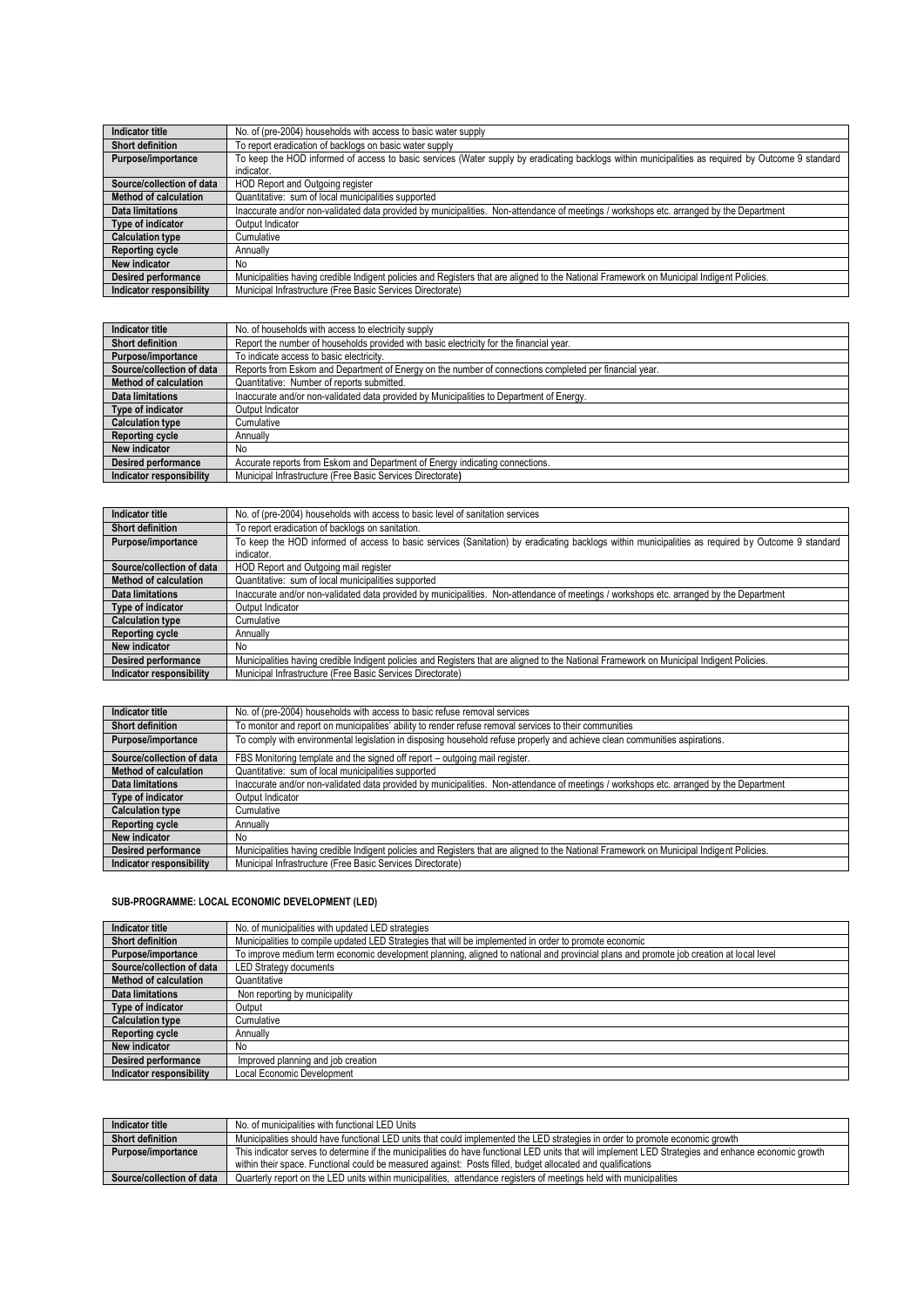| <b>Method of calculation</b> | Quantitative: sum of municipalities with functional LED units                                                               |
|------------------------------|-----------------------------------------------------------------------------------------------------------------------------|
| Data limitations             | Lack of participation by municipalities and other stakeholders / non-attendance of scheduled meetings by stakeholders.      |
| Type of indicator            | Output Indicator                                                                                                            |
| <b>Calculation type</b>      | Cumulative                                                                                                                  |
| <b>Reporting cycle</b>       | Annually                                                                                                                    |
| New indicator                | Yes                                                                                                                         |
| <b>Desired performance</b>   | All municipalities have implemented LED projects in line with their strategies towards improving job creation (updated) LED |
| Indicator responsibility     | Local Economic Development (IDP/LED Directorate)                                                                            |

| Indicator title              | No. of municipalities with business development forums                                                                                              |
|------------------------------|-----------------------------------------------------------------------------------------------------------------------------------------------------|
| <b>Short definition</b>      | Municipalities should establish business development forums within municipal areas as a platform for LED stakeholders to discuss and enhance the    |
|                              | successful implementation of LED initiatives / programmes                                                                                           |
| Purpose/importance           | This indicator measures the extent to which municipalities did establish business development forums as partnerships between government and private |
|                              | business on the implementation of LED initiatives / programmes                                                                                      |
| Source/collection of data    | Attendance registers and minutes of meetings of the establishment of business development forums                                                    |
| <b>Method of calculation</b> | Quantitative: sum of municipalities supported                                                                                                       |
| Data limitations             | Lack of participation by municipalities and other stakeholders / non-attendance of scheduled meetings by stakeholders.                              |
| Type of indicator            | Output Indicator                                                                                                                                    |
| <b>Calculation type</b>      | Cumulative                                                                                                                                          |
| <b>Reporting cycle</b>       | Annually                                                                                                                                            |
| <b>New indicator</b>         | No                                                                                                                                                  |
| <b>Desired performance</b>   | Business Development Forums are established and fully functional towards serving as a platform for LED stakeholders towards enhancing economic      |
|                              | growth within municipal boundaries                                                                                                                  |
| Indicator responsibility     | Local Economic Development (IDP/LED Directorate)                                                                                                    |

### **SUB-PROGRAMME: DISASTER MANAGEMENT**

| Indicator title            | No. of functional Municipal Disaster Management Centres:                                            |
|----------------------------|-----------------------------------------------------------------------------------------------------|
|                            | Metro<br>٠                                                                                          |
|                            | <b>District</b><br>$\bullet$                                                                        |
| <b>Short definition</b>    | The functionality of Municipal Disaster Management Center as per the DM Act of 2002 amended in 2015 |
| Purpose/importance         | To ensure the effective and efficient running of DM Centre in the municipalities.<br>٠              |
|                            | The implementation of DM Act of 2002 amended in 2015.<br>٠                                          |
| Source/collection of data  | <b>IDP Assessment report</b><br>٠                                                                   |
|                            | Presentations of workshops                                                                          |
| Method of calculation      | Qualitative                                                                                         |
| <b>Data limitations</b>    | Non                                                                                                 |
| Type of indicator          | Output                                                                                              |
| <b>Calculation type</b>    | Non-cumulative                                                                                      |
| <b>Reporting cycle</b>     | Annually                                                                                            |
| New indicator              | New                                                                                                 |
| <b>Desired performance</b> | Functional municipal DM Center (resilient communities)                                              |
| Indicator responsibility   | Disaster Management                                                                                 |

| Indicator title                 | Functional:                                                                                                                                                      |
|---------------------------------|------------------------------------------------------------------------------------------------------------------------------------------------------------------|
|                                 | <b>Provincial DM Centre</b>                                                                                                                                      |
|                                 | Provincial DM Advisory Forum<br>٠                                                                                                                                |
| <b>Short definition</b>         | Provincial center to provide guidance on DM related issues.<br>٠                                                                                                 |
|                                 | To ensure that the Provincial DM Advisory Forum meet in accordance with pre-determined dates towards creating a discussion and information sharing platform<br>٠ |
|                                 | to all relevant role-players / stakeholders in disaster management                                                                                               |
| Purpose/importance              | To ensure that disaster management role players and stakeholders are conversant with DM Legislation and policies.                                                |
|                                 | This indicator measures the extent to which the DM Advisory Forum meets in accordance with pre-determined meeting schedules, involving all identified            |
|                                 | stakeholders, thereby enhancing disaster planning, - mitigation and -management within the Province                                                              |
| Source/collection of data       | Invitations, agendas, attendance registers and minutes of meetings of the Municipal DM Advisory Forums                                                           |
| <b>Method of calculation</b>    | Quantitative: sum of meetings held                                                                                                                               |
| <b>Data limitations</b>         | Non-attendance of participants in meetings, non-approval of pre-determined meeting schedule                                                                      |
| Type of indicator               | Output Indicator                                                                                                                                                 |
| <b>Calculation type</b>         | Cumulative                                                                                                                                                       |
| <b>Reporting cycle</b>          | Annually                                                                                                                                                         |
| New indicator                   | No                                                                                                                                                               |
| Desired performance             | The Provincial DM Advisory Forum is fully functional and represented by all stakeholders and meets regularly towards enhancing disaster planning, -              |
|                                 | mitigation and -management within the Free State Province                                                                                                        |
| <b>Indicator responsibility</b> | Disaster Management (Provincial Disaster Management Centre)                                                                                                      |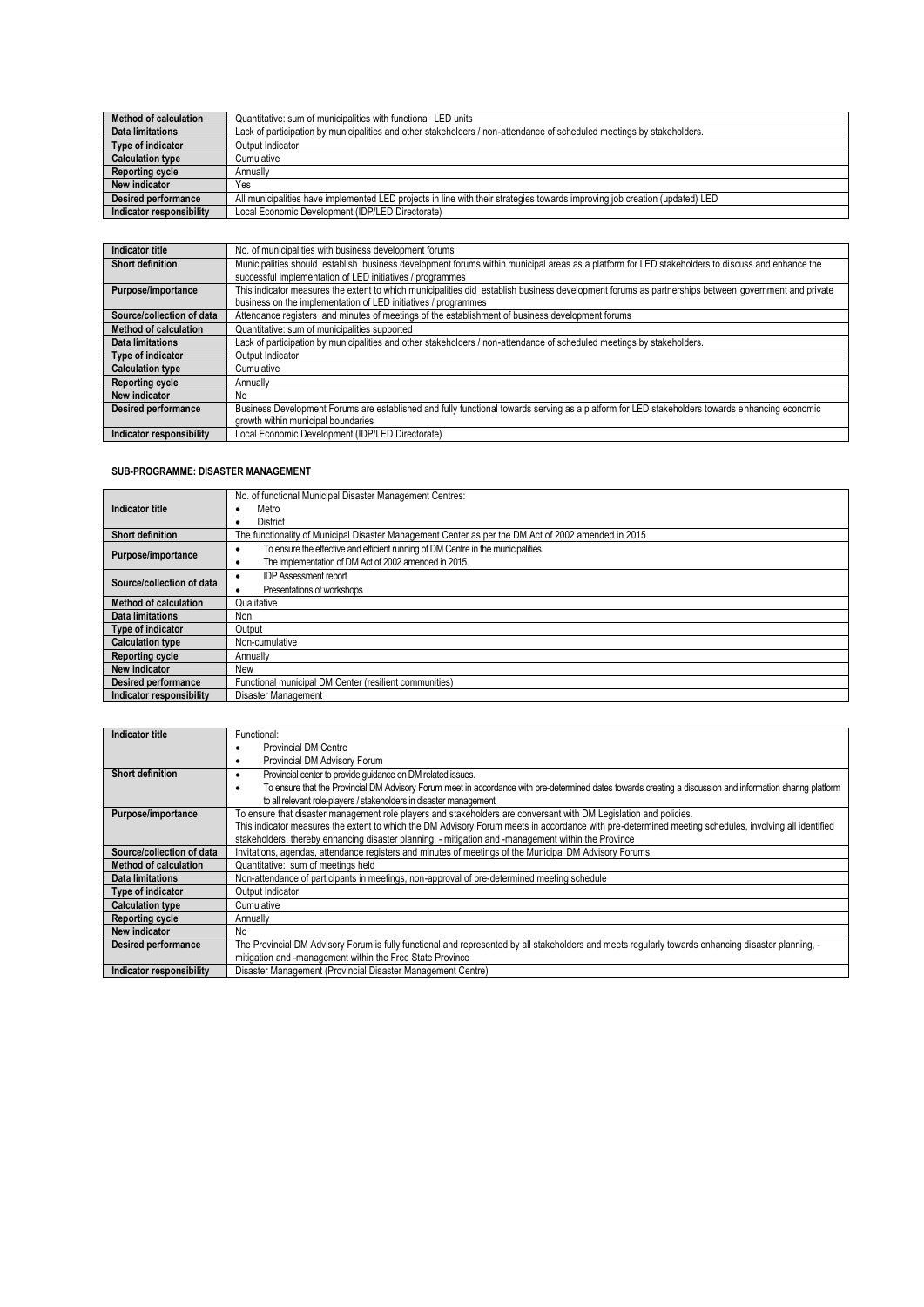| Indicator title              | No. of municipalities with updated Disaster Management Plans<br>٠                                                                                                |
|------------------------------|------------------------------------------------------------------------------------------------------------------------------------------------------------------|
| <b>Short definition</b>      | To support on the development and implementation of DM plans.<br>٠                                                                                               |
| Purpose/importance           | To ensure that all municipalities develop and implement DM plans                                                                                                 |
| Source/collection of data    | <b>IDP Assessment report.</b><br>$\bullet$                                                                                                                       |
|                              | Presentations of workshop<br>$\bullet$                                                                                                                           |
| <b>Method of calculation</b> | Quantitative: sum of local municipalities supported in partnership with district municipalities                                                                  |
| Data limitations             | Lack of capacity within district municipalities to support local municipalities / non-attendance of meetings / workshops by local municipalities / lack of       |
|                              | capacity within local municipalities / non-submission of signed/approved disaster management plans by local municipalities                                       |
| Type of indicator            | Output Indicator                                                                                                                                                 |
| <b>Calculation type</b>      | Cumulative                                                                                                                                                       |
| <b>Reporting cycle</b>       | Annually                                                                                                                                                         |
| New indicator                | <b>No</b>                                                                                                                                                        |
| <b>Desired performance</b>   | To ensure resilient Free State community towards DM.                                                                                                             |
| Indicator responsibility     | Disaster Management (Provincial Disaster Management Centre)                                                                                                      |
|                              |                                                                                                                                                                  |
| <b>Indicator title</b>       | Updated and integrated Provincial Disaster Management Plan                                                                                                       |
| <b>Short definition</b>      | To ensure the development of an integrated Provincial Disaster Management Plan                                                                                   |
| Purpose/importance           | The Provincial DM Plan, informed by individual Municipal DM Plans, serves as an overarching planning document to manage disaster management in the Province as a |
|                              | collective                                                                                                                                                       |
| Source/collection of data    | Adopted DM Plan                                                                                                                                                  |
| <b>Method of calculation</b> | Quantitative: sum of local municipalities supported in partnership with district municipalities                                                                  |
| <b>Data limitations</b>      | Lack of capacity within district municipalities to support local municipalities / non-attendance of meetings / workshops by local municipalities / lack of       |
|                              | capacity within local municipalities / non-submission of signed/approved disaster management plans by local municipalities                                       |
| Type of indicator            | Output Indicator                                                                                                                                                 |
| <b>Calculation type</b>      | Cumulative                                                                                                                                                       |
| <b>Reporting cycle</b>       | Annually                                                                                                                                                         |
| New indicator                | <b>No</b>                                                                                                                                                        |
| <b>Desired performance</b>   | To ensure resilient Free State community towards DM.                                                                                                             |

# **PROGRAMME 4: TRADITIONAL INSTITUTIONAL MANAGEMENT**

### **SUB-PROGRAMME: TRADITIONAL INSTITUTIONAL ADMINISTRATION**

**Indicator responsibility** Disaster Management (Provincial Disaster Management Centre)

| Indicator title              | % Reduction of audit findings iro Traditional Councils                              |
|------------------------------|-------------------------------------------------------------------------------------|
| <b>Short definition</b>      | To ensure that traditional councils comply with the PFMA, PSA, SCM and HR policies. |
| Purpose/importance           | To promote accountability and sound financial management on the use of public funds |
| Source/collection of data    | Audit report                                                                        |
| <b>Method of calculation</b> | Quantitative                                                                        |
| Data limitations             | Lack of cooperation from traditional leaders                                        |
| Type of indicator            | Output Indicator                                                                    |
| <b>Calculation type</b>      | Non-cumulative                                                                      |
| <b>Reporting cycle</b>       | Annually                                                                            |
| New indicator                | No                                                                                  |
| Desired performance          | Accountable use of public funds by traditional councils, compliance with the PFMA   |
| Indicator responsibility     | Directorate Traditional Institutional Management, Directorate Internal Audit        |

| Indicator title              | *No. of functional Local Houses:                                                      |
|------------------------------|---------------------------------------------------------------------------------------|
|                              | Thabo Mofutsanyana                                                                    |
|                              | Mangaung                                                                              |
| <b>Short definition</b>      | The effective and efficient functioning of local houses as per prevailing legislation |
| Purpose/importance           | To implement Traditional Affairs legislation                                          |
| Source/collection of data    | To be determined                                                                      |
| <b>Method of calculation</b> | Quantitative                                                                          |
| Data limitations             | Failure to report by traditional councils                                             |
| Type of indicator            | Output Indicator                                                                      |
| <b>Calculation type</b>      | Cumulative                                                                            |
| <b>Reporting cycle</b>       | Bi annually                                                                           |
| New indicator                | No.                                                                                   |
| <b>Desired performance</b>   | To be determined                                                                      |
| Indicator responsibility     | Directorate Traditional Institutional Management                                      |

| Indicator title            | No. of established Kings' Councils                                         |
|----------------------------|----------------------------------------------------------------------------|
| <b>Short definition</b>    | The establishment of the King's Council as per prevent legislation         |
| Purpose/importance         | To ensure the successful implementation of Traditional Affairs legislation |
| Source/collection of data  | To be determined                                                           |
| Method of calculation      | Quantitative                                                               |
| <b>Data limitations</b>    | Failure to report by traditional councils                                  |
| Type of indicator          | Output Indicator                                                           |
| <b>Calculation type</b>    | Cumulative                                                                 |
| <b>Reporting cycle</b>     | Bi annually                                                                |
| New indicator              | No                                                                         |
| <b>Desired performance</b> | To be determined                                                           |
| Indicator responsibility   | Directorate Traditional Institutional Management                           |